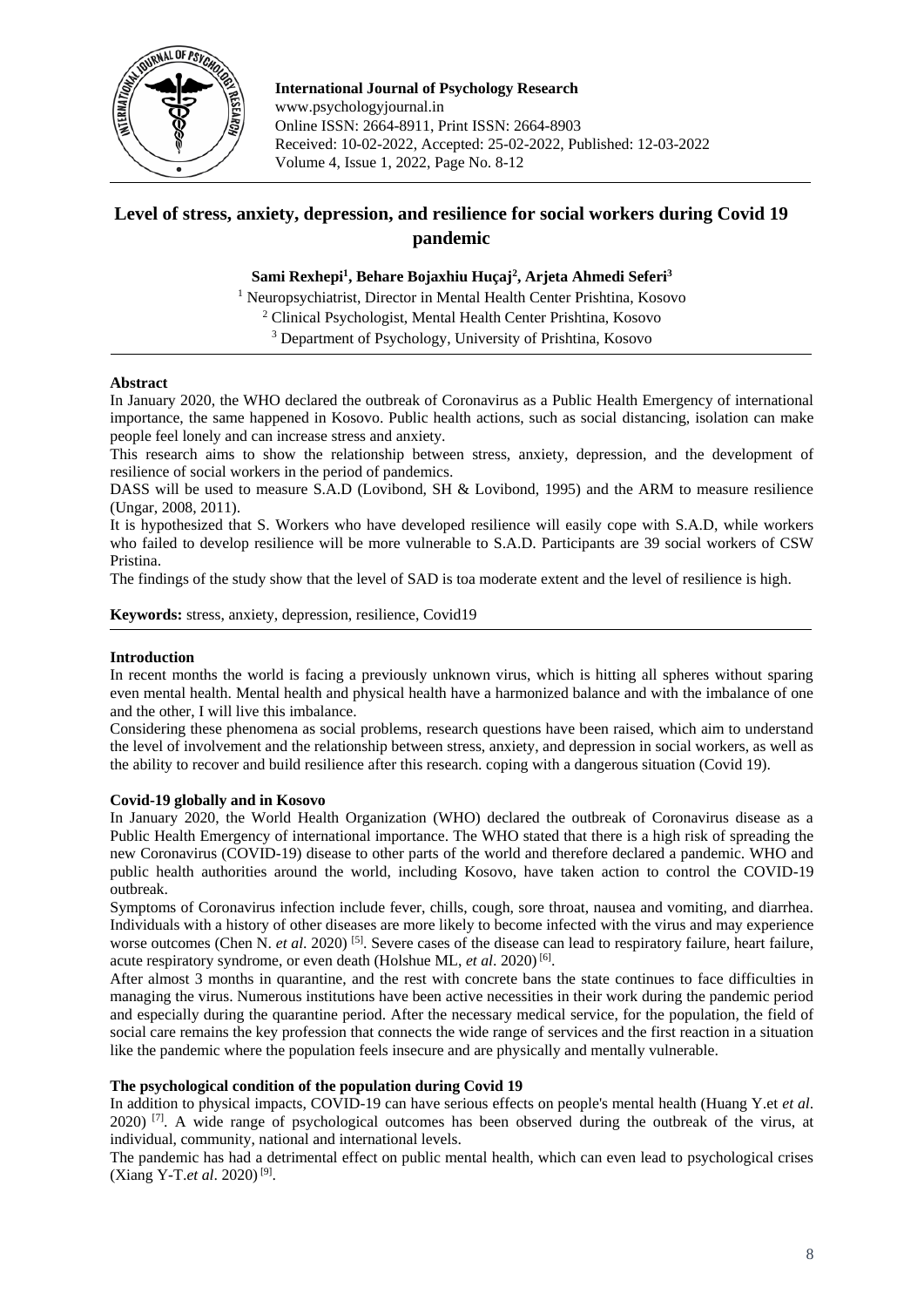Health crises, such as the COVID-19 pandemic, lead to psychological changes, not only in health care workers, but in other individuals who contribute to other areas, and such psychological changes are driven by fear, anxiety, depression, or insecurity (Zhang J. et al. 2020)<sup>[10]</sup>.

Recent evidence suggests that people who are kept isolated and quarantined experience significant levels of anxiety, anger, confusion, and stress (Brooks SK. *Et al.* 2020)<sup>[11]</sup>.

Overall, all studies that have examined psychological disorders during the COVID-19 pandemic have reported that affected individuals exhibit some symptoms of mental trauma, such as emotional distress, depression, stress, mood swings, nervousness, insomnia, attention deficit hyperactivity disorder, post-traumatic stress, and anger (Wang Y et al. 2011, Rubin GJ & Wessely S. 2020)<sup>[13]</sup>.

#### **Social care and mental health**

Social care / social work is already a stressful profession and no doubt according to data from many countries this category of professionals was facing a health care crisis even before Covid-19 (Community Care, 2020b).Three groups are at particular risk of psychological symptoms (Inchausti, 2020): health and social care workers responding to the pandemic and their patients/clients'; individuals diagnosed with Covid-19, losing family and loved ones to the disease, and affected by prolonged social distancing; individuals with existing mental health conditions exacerbated by current circumstances.

#### **Theoretical perspective Stress, anxiety, depression, and resilience**

Stress is associated with short-term health problems, as well as long-term ones. It is therefore important to trace the health risks of social work, a profession that coexists with stress, depression, and burnout (Community Care, 2016)

The relationship between psychosocial stressors and illness is influenced by the nature, number, and persistence of stressors, by the individual's biological vulnerability, psychosocial resources, and learned coping patterns (Schneiderman, Neil &Ironson, Gail & Siegel, Scott, 2005)<sup>[16]</sup>.

Anxiety is often a general emotional reaction to stress; it is a fear caused by the demands placed on the person when he does not know what these demands are actually.

Depression is a mental health disorder. It is more than just a temporarily bad feeling for some special reason; is a medical disorder that needs professional help and can be treated. Signs of depression should not be confused with normal worries or suffering, depression is a disease that includes signs and symptoms that last for weeks, months, or years, without knowing the condition or without proper treatment.

Resilience is about each individual's ability to overcome a challenge, difficult situation, and recover emotionally (Stein, 2005). Resilience is described as the interaction between risk and protective factors, a process that results from the individual response to risk factors that are present in that environment (Luthar, 2006; Luthar & Cicchetti, 2000).

Resilience develops when these factors trigger certain processes within the individual, such as: building a positive self-image, reducing the impact of risk factors as well as breaking a negative cycle and giving space for new opportunities for the individual.

In the context of exposure to a significant disaster, resilience is the ability of individuals to find their way to the psychological, social, cultural, and physical resources that support their well-being, as well as their ability individually and collectively to negotiate these resources. to be provided in culturally meaningful ways" (Ungar, 2008, 2011).

## **Research methodology**

Stress, anxiety, and depression are psychic phenomena that can appear in everyone, but if the degree of their manifestation is increasing and affects the daily functioning of the individual it becomes a disturbing phenomenon and in need of further study. Considering these phenomena as social problems, research questions have been raised, which aim to understand through this research the level of involvement of stress, anxiety, and depression in social workers, as well as the ability to recover after coping with a dangerous situation such as is Covid-19.

The research is quantitative and the questionnaire was used to answer the research questions in this research:

DASS (Lovibond, S.H. & Lovibond, 1995) to measure the level of stress, anxiety, and depression and the questionnaire:

ARM to measure the level of resilience (Ungar, 2008, 2011).

Target group / Social workers of CSW Pristina-Kosovo (38 total).

## **Hypotheses**

It is hypothesized that workers who have developed resilience will more easily cope with stressful situations, anxiety, and depression, while workers who for certain reasons and factors have failed to develop resilience in this situation will be more vulnerable to stress, anxiety, and depression.

Workers who have provided field services will be more likely to develop anxiety and depression compared to workers who have provided office services.

In this research, the focus has been on finding the arithmetic mean for the degree of manifestation of stress anxiety and depression during the pandemic period in social workers.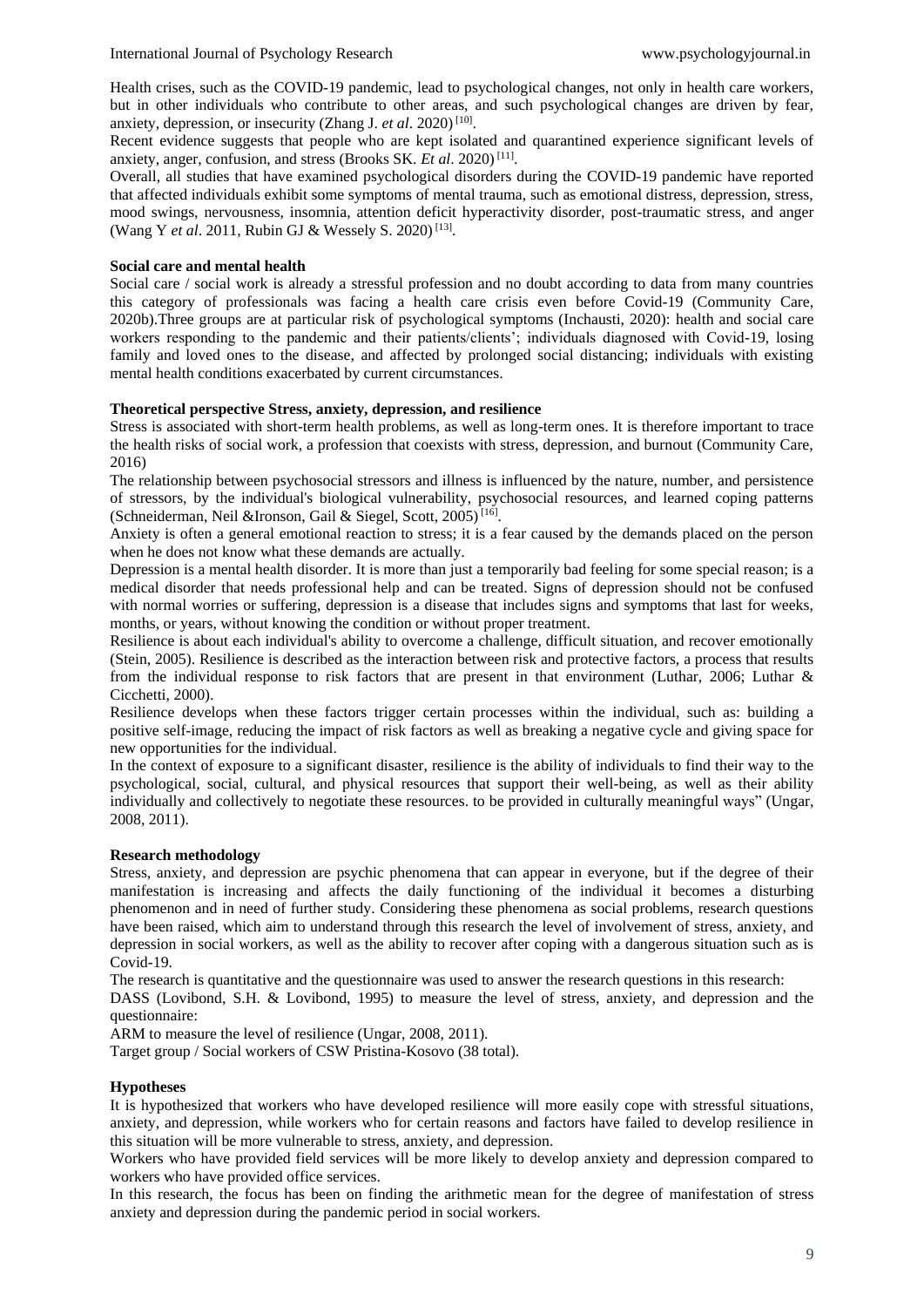On the other hand, the degree of resilience was required, which shows the ability to recover from a lifethreatening stressor, in our case Covid-19.

Stress is also considered a source of many mental health concerns and is also considered a key factor in the manifestation of depression and anxiety, while it has been pronounced in social workers during the pandemic according to statistical analysis of findings we have these data arithmetic mean  $M = 10.97$ , standard deviation 6  $= 7.95$  and measurement error  $6 = 1.56$ 

Regarding the degree of manifestation of anxiety in social workers during the pandemic period, the data have resulted in a moderate mean scale, where the arithmetic mean is  $M = 10.62$ , standard deviation  $6 = 8.27$ , and measurement error  $6D = 1.62$ .

Regarding the degree of manifestation of depression in social workers, the arithmetic means resulted in  $M =$ 7.61, which means a low degree of manifestation of depression with standard deviation  $\delta = 7.47$  and measurement error  $6D = 054$ .

Resilience which is considered the ability to cope with recovery after a difficulty has been at a fairly high level in social workers and this has been proven by the findings of statistical analysis, where the average degree of resilience has resulted in a height of  $M = 49.03$ , with a deviation standard of  $\delta = 2.76$  and standard error  $\delta = 0.54$ 



**Numerical variables used:** arithmetic mean, standard deviation, measurement error, distribution sizes. For categorical variables, absolute values and respective percentages were calculated. Comparison of mean values between the two groups was enabled through the T-test, the correlation of categorical variables was performed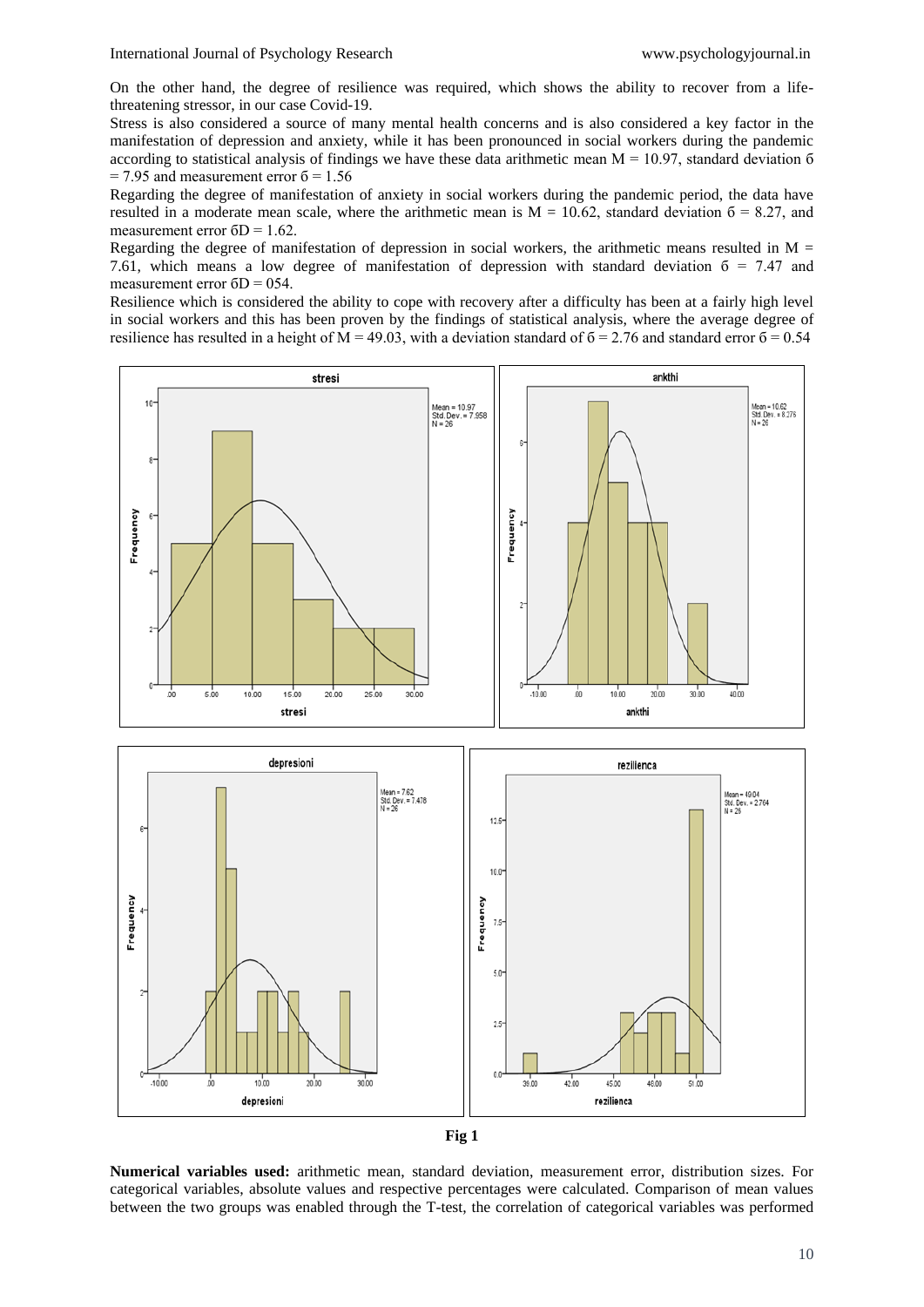using Pearson Chi-Square. Average values and corresponding 95% confidence intervals were calculated for all indicators. In all cases, a value of  $p \le 0.05$  was considered statistically significant. All statistical analysis was performed in SPSS v.22.

#### **Recommendation**

- Repeat the research after 6 months or eventually after the end of the pandemic and compare the findings from different stages of testing in the same social workers.
- Supervision and team support protect them from occupational burnout and are protective factors in maintaining mental health.
- Strengthening support systems and identifying protective factors (internal factors of resilience being proactive, feeling of self-control and deciding what to do and external ones - children, families, society cultivating careful relationships, positive expectations and opportunities for meaningful participation in solving a difficulty)
- By empowering and developing these factors, the effects of risk will be reduced and adaptability will be increased.

#### **What the experts recommend**

- Recommended interventions to reduce occupational burnout, fatigue, loss of compassion, real or perceived stress, and ineffective therapeutic techniques (Dewey *et al*., 2020; Hansel, 2020; Joshi and Sharma, 2020; Perez *et al*., 2020; Sasangohar *et al*., 2020) include:
- Give priority to individual self-care practices:
- Breathing exercises, mindfulness, and use of telehealth services (therapy);
- Use of social media applications and virtual platforms (e.g., Twitter and Zoom) to create social activities that promote health and well-being: book clubs, support groups, meditation, yoga, etc., which will encourage the creation of social support networks;
- Participation in social marketing campaigns related to social distancing, self-care, etc.
- Community volunteering (food distribution, assistance to people in need, community contribution and observations of needed services;
- Engage in the social work community to stay connected with other professionals and raise awareness of additional opportunities and individual contribution;
- Review of local, national, and global policies for emergency preparedness;

### **Limitation of the study**

Not all social workers in the Republic of Kosovo are included (CSW-Pristina only) and data cannot be generalized at the national level.

In stressful and life-threatening periods, the individual focus may be on survival/relatively on finding and developing resilient factors and ignoring potential risk factors that tend to appear after the end of the dangerous situation (Covid 19)

Long experience in social work of social workers and dealing with other stressful situations may have influenced social workers to have developed high levels of resilience, and low or moderate levels of stress, anxiety, and depression.

#### **References**

- 1. Bai Y, Yao L, Wei T, Tian F, Jin D-Y, Chen L, *et al*. Presumed asymptomatic carrier transmission of COVID-19. JAMA,2020:323(14):1406–7.
- 2. Feldmann H, Jones S, Klenk H-D, Schnittler H-J. Ebola virus: from discovery to vaccine. Nat Rev Immunol,2003:3(8):677–85
- 3. Team N-O, Daëood F, Jain S, Finelli L, Shaë M, Lindstrom S, *et al*. Emergence of a novel sëine-origin influenza a (H1N1) virus in humans. N Engl J Med,2009:360(25):2605–15.
- 4. Ashour HM, Elkhatib ËF, Rahman M, Elshabraëy HA. Insights into the recent 2019 novel coronavirus (SARS-CoV-2) in light of past human coronavirus outbreaks. Pathogens,2020:9(3):186.
- 5. Chen N, Zhou M, Dong X, Qu J, Gong F, Han Y, *et al*. Epidemiological and clinical characteristics of 99 cases of 2019 novel coronavirus pneumonia in Ëuhan, China: a descriptive study. Lancet,2020:395(10223):507–13.
- 6. Holshue ML, DeBolt C, Lindquist S, Lofy KH, Ëiesman J, Bruce H, *et al*. First case of 2019 novel coronavirus in the United States. N Engl J Med,2020:382:929–36.
- 7. Huang Y, Zhao N. Generalized anxiety disorder, depressive symptoms and sleep quality during COVID-19 epidemic in China: a ëeb-based cross-sectional survey. MedRxiv,2020:288:112954.
- 8. Hall RC, Hall RC, Chapman MJ. The 1995 Kikëit Ebola outbreak: lessons hospitals and physicians can apply to future viral epidemics. Gen Hosp Psychiatry,2008:30(5):446–52.
- 9. Xiang Y-T, Yang Y, Li Ë, Zhang L, Zhang Q, Cheung T, *et al*. Timely mental health care for the 2019 novel coronavirus outbreak is urgently needed. Lancet Psychiatry,2020:7(3):228–9.
- 10. Zhang J, Lu H, Zeng H, Zhang S, Du Q, Jiang T, *et al*. The differential psychological distress of populations affected by the COVID-19 pandemic. Brain Behav Immun,2020:87:49–50.